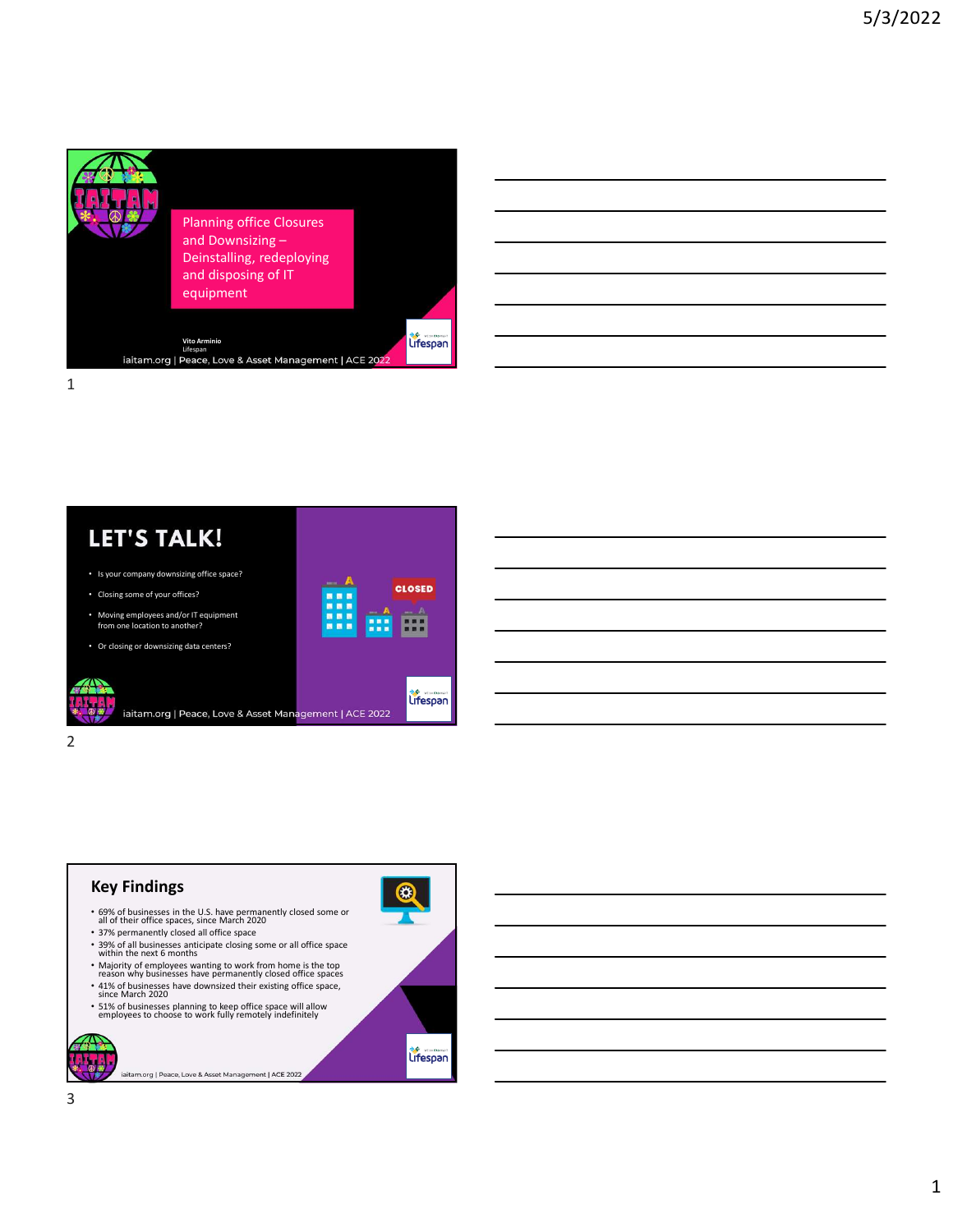



Percentage of companies that permanently closed office, by number of employees 50% 40% 30% 20% 10%  $\overline{0}$ a any offices 1-10 11-50 51-100 101-500 501 or more<br>employees employees employees employees Survey of 1,250 business owners who had staff working Source: Digital.com **Source: Digital.com** Source: Digital.com **Communisty of the pandemic** Source: Digital.com **COMMUNISTIAN** iaitam.org | Peace, Love & Asset Management | ACE 2022



 $5<sub>5</sub>$ 



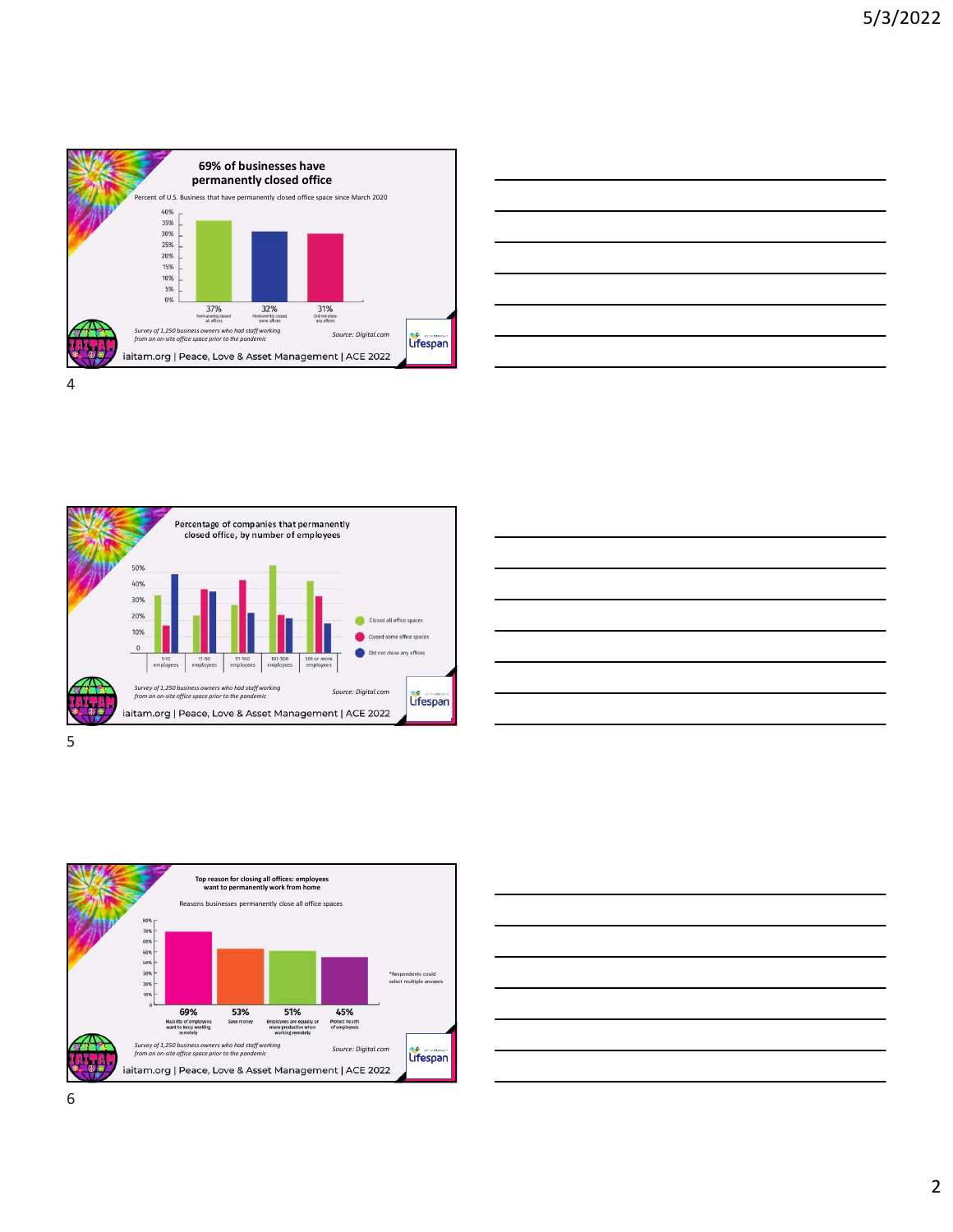## Key Findings



7

8 and 2010 and 2010 and 2010 and 2010 and 2010 and 2010 and 2010 and 2010 and 2010 and 2010 and 2010 and 2010





iaitam.org | Peace, Love & Asset Management | ACE 2022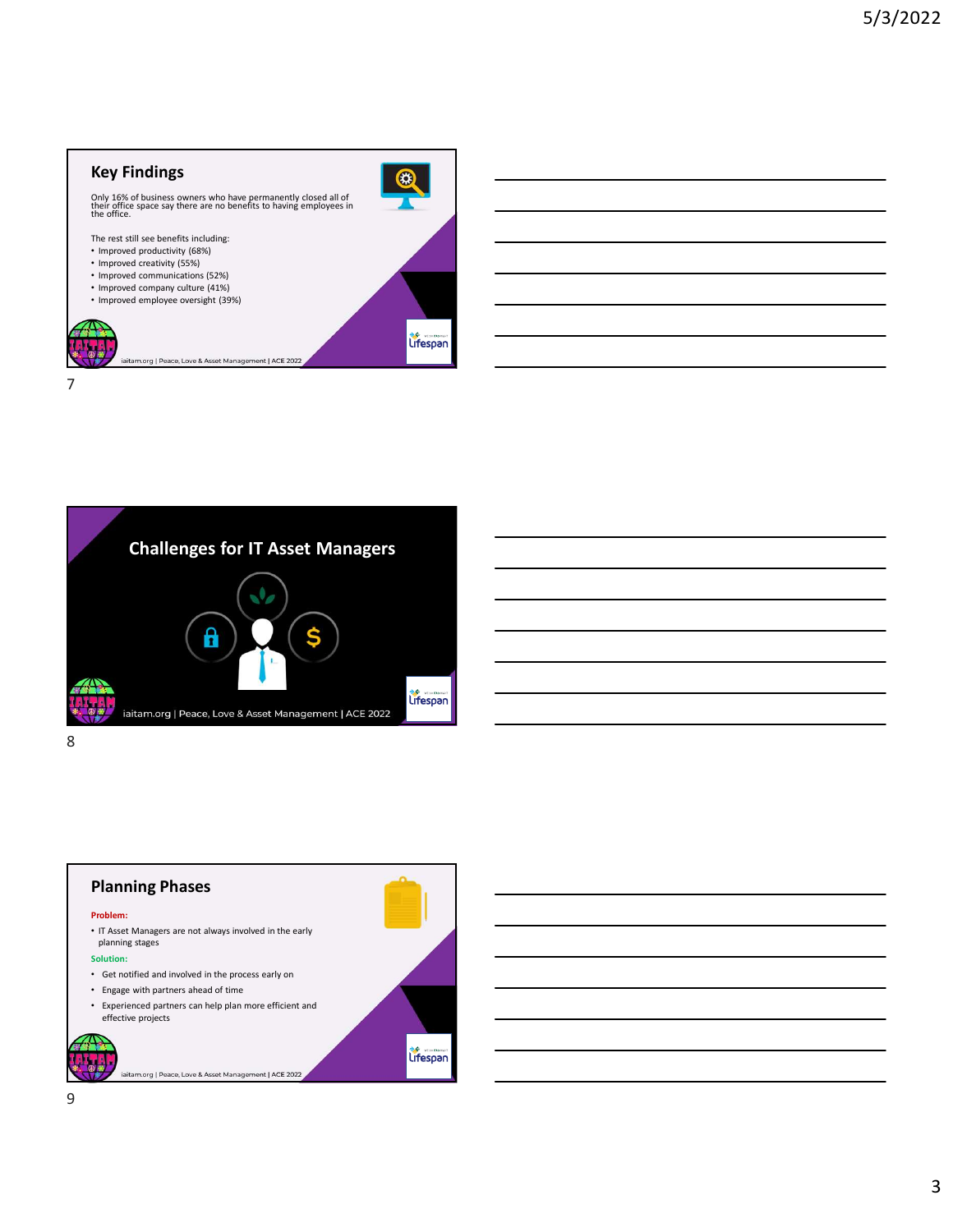## Deadlines Problem: • There are often deadlines and move out activities that make it difficult to schedule Solution: • Get involved as early as possible **Deadlines**<br>• Problem:<br>• There are othen deadlines and move out activities that make<br>the difficult to schedule<br>• Substitution:<br>• Get involved as early as possible<br>• The dear about other moving schedules – What about<br>• Prom furniture? Are there other activities going on? Does asset removal need to happen before or after? • Don't schedule the asset removal for the last day!

10



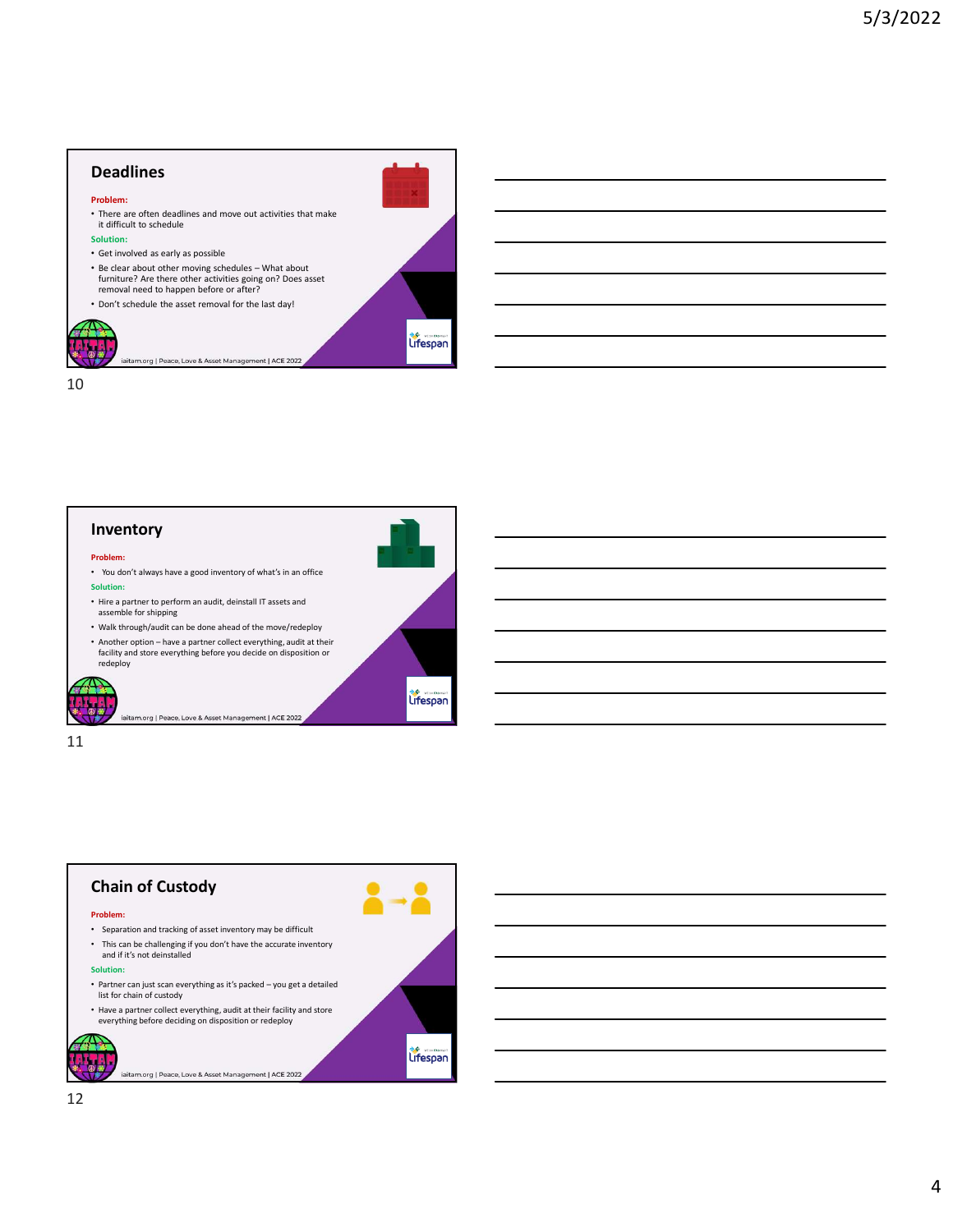









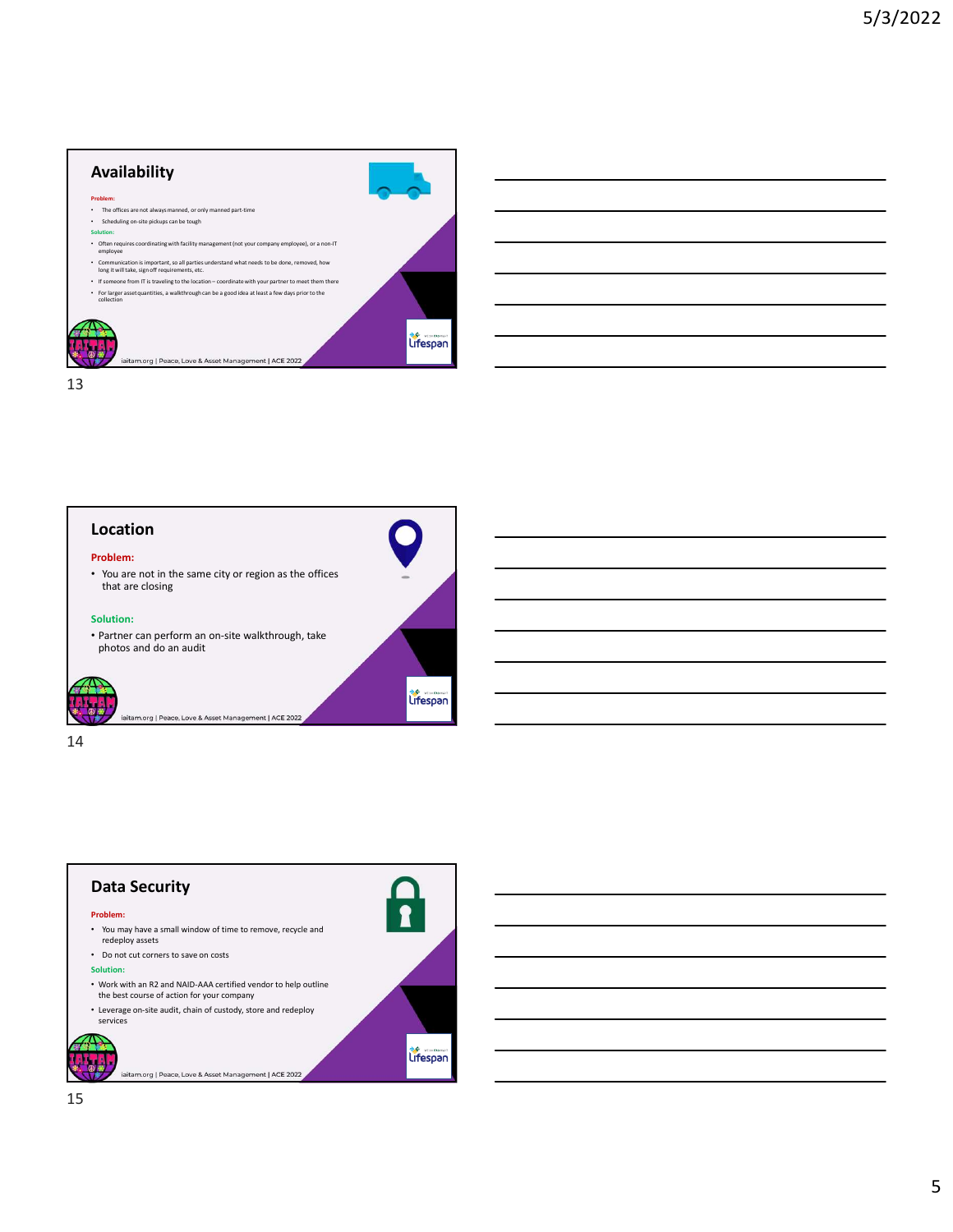

| <u> Alexandro de la contrada de la contrada de la contrada de la contrada de la contrada de la contrada de la con</u> |  |                             |
|-----------------------------------------------------------------------------------------------------------------------|--|-----------------------------|
|                                                                                                                       |  |                             |
|                                                                                                                       |  | $\sim$ $\sim$ $\sim$ $\sim$ |
|                                                                                                                       |  |                             |
|                                                                                                                       |  |                             |







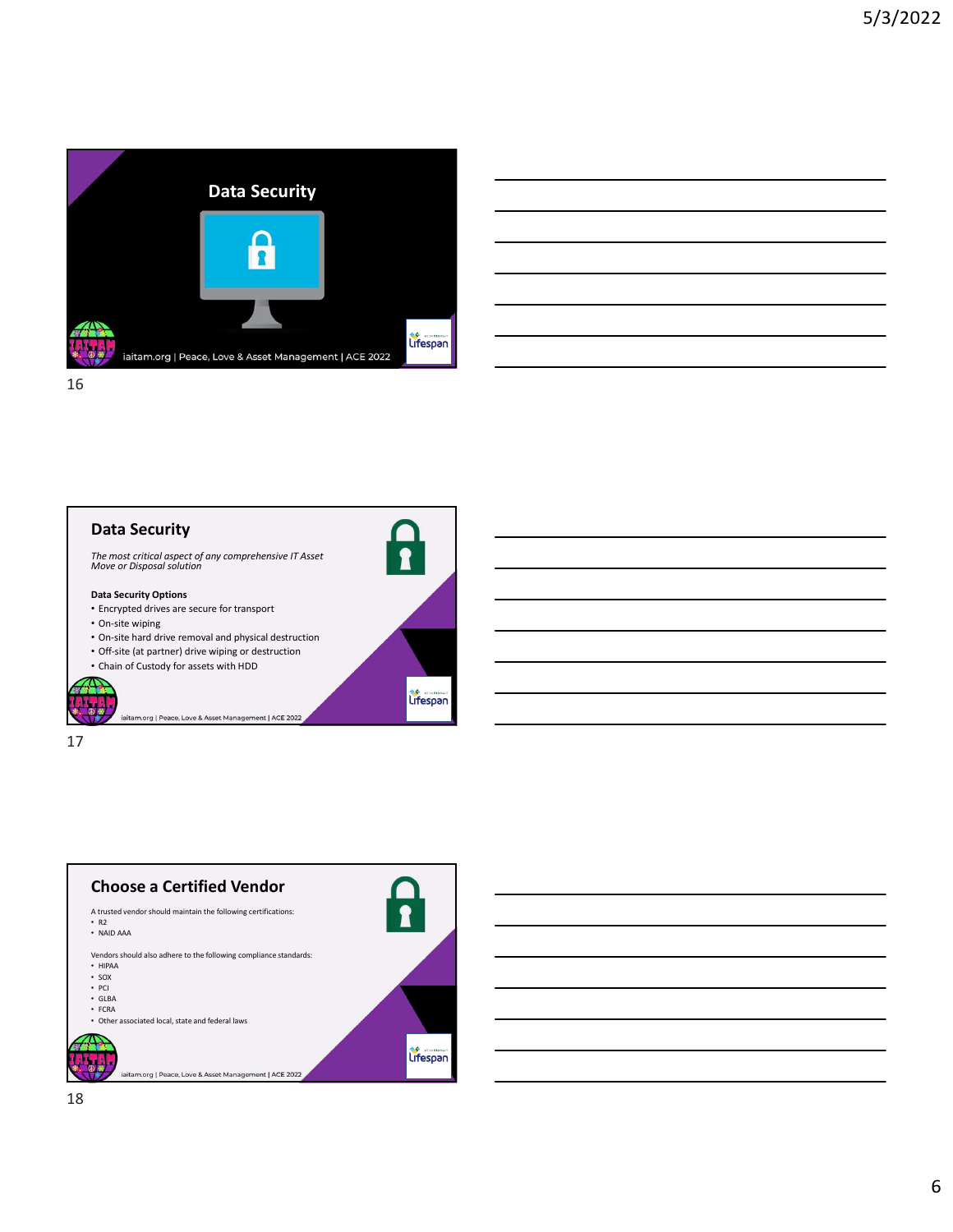





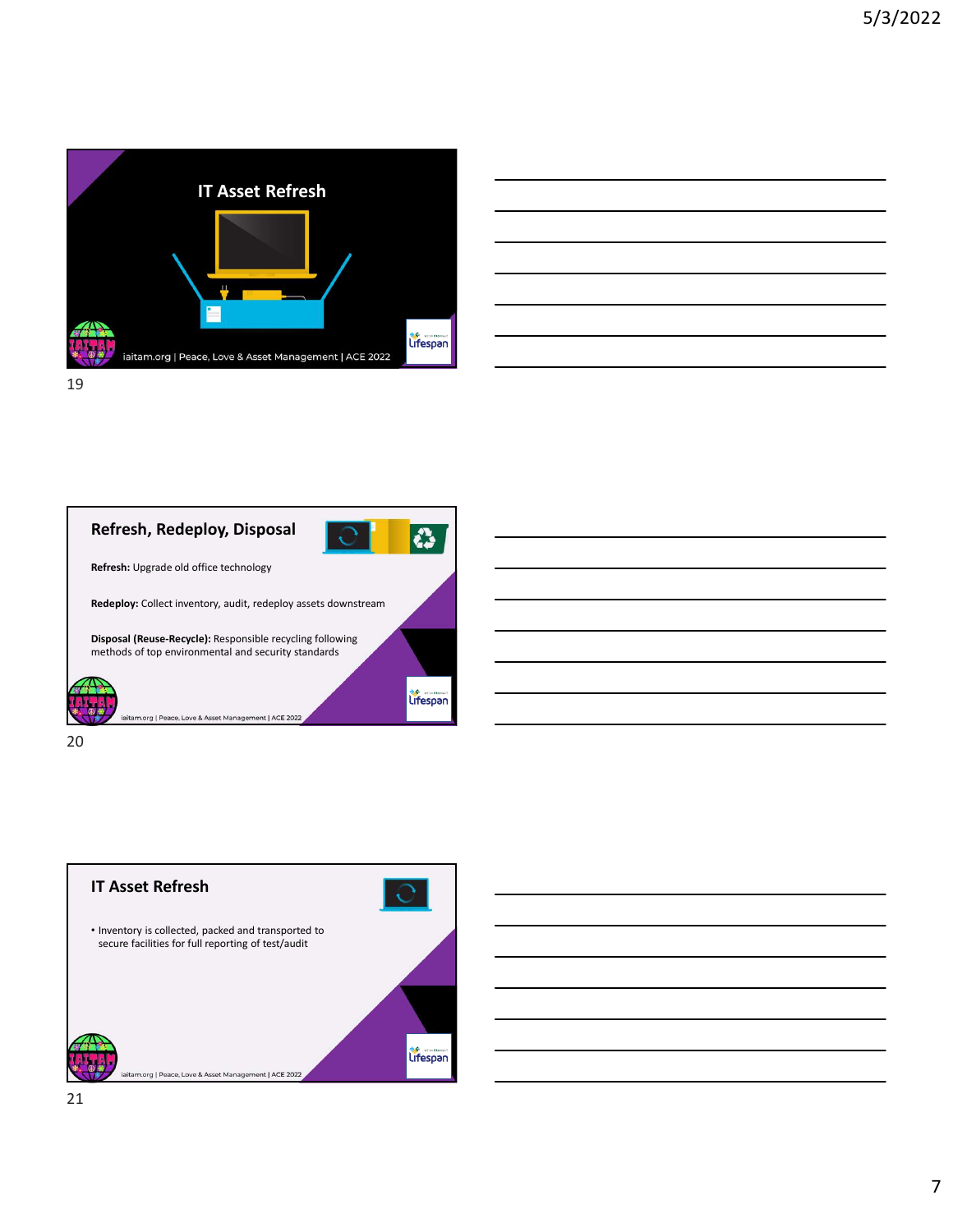







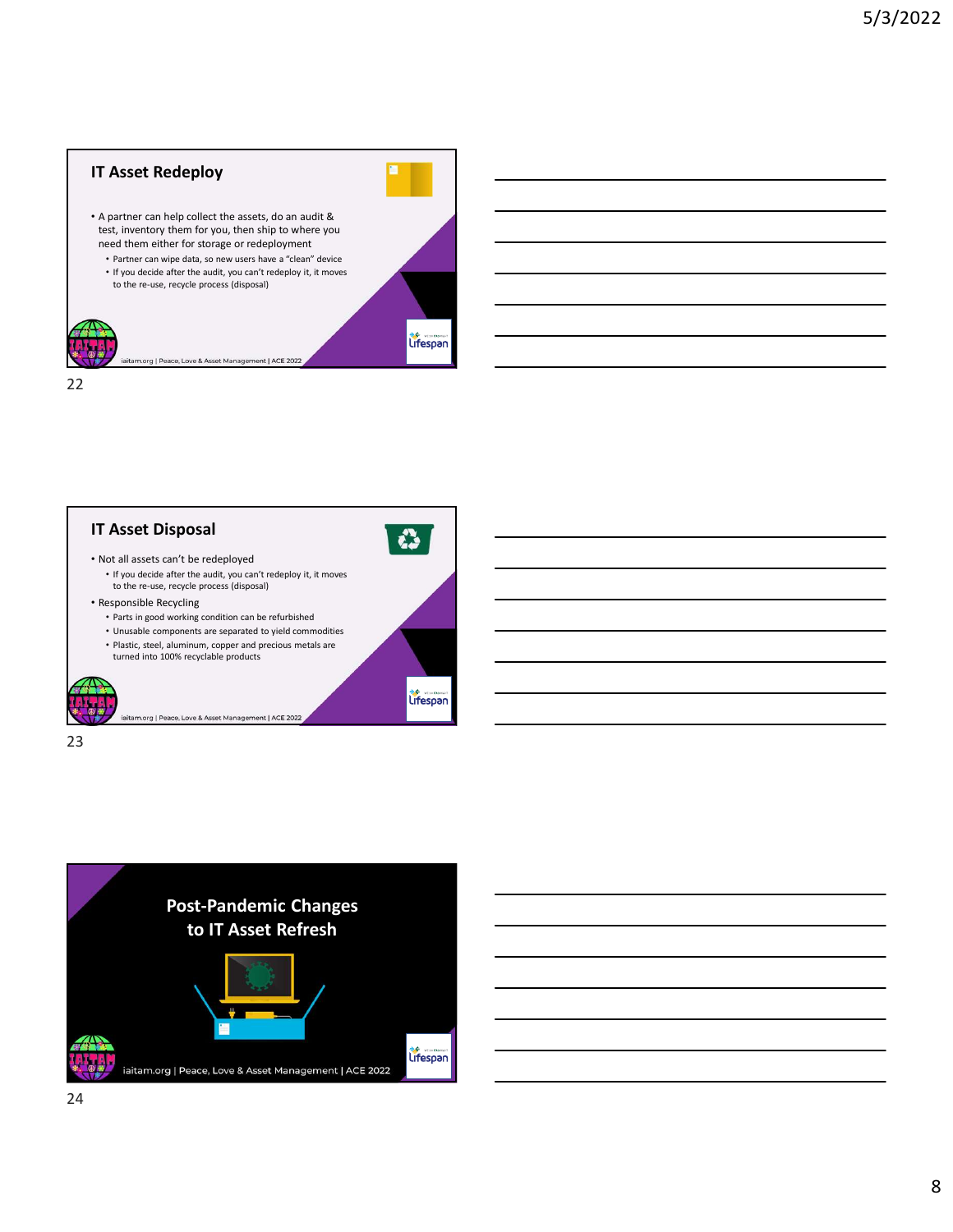

25 and 25 and 25 and 25 and 25 and 25 and 25 and 26 and 26 and 26 and 26 and 26 and 26 and 26 and 26 and 26 an